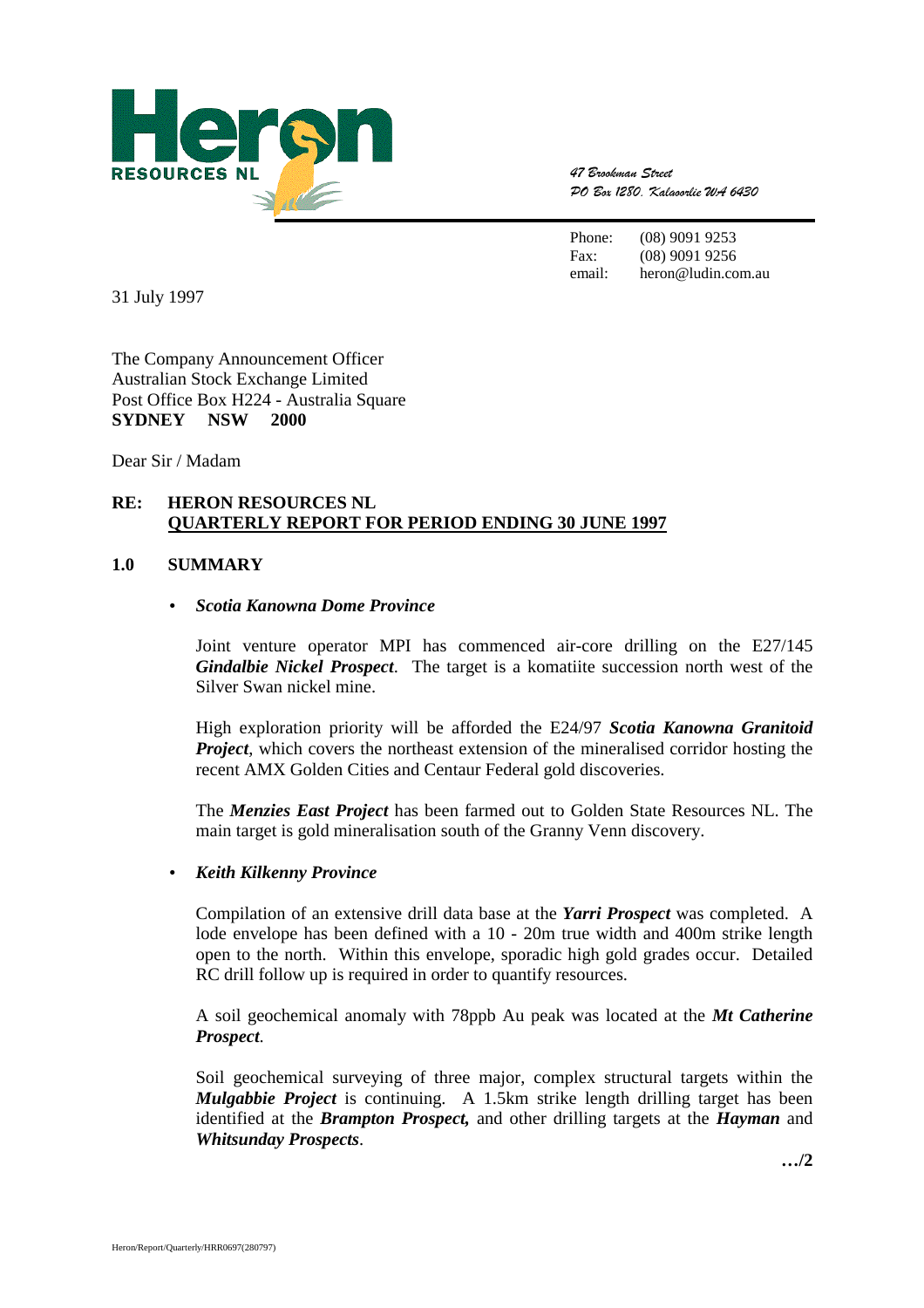## **- Page Two -**

#### • *Emu Fault Province*

RAB drilling of four separate soil gold targets is underway at the *Garibaldi Prospect*. Soil sampling by Heron and previous shallow drilling has defined widespread gold anomalism.

Adjoining laterites at the optioned *Smith Nickel Project* assay up to 2.6% Ni, 1.4% Co and 48% Mn, and have been interpreted by Heron as a potential lateritic or saprolitic nickel-cobalt target. The current RAB drilling is evaluating both the gold and nickel potential.

At the *Wellington North Prospect*, MMI soil geochemistry has indicated the possible presence of komatiite channel flow facies, which are the prospective units for Silver Swan-style nickel occurrences.

## • *Mungari Province*

The Heron *Mungari Northwest Project* has been farmed out in principle to a major company with a strong operating presence in the Kalgoorlie area. The farm-inee has the right to earn 50%. The project area is inferred to contain the White Foil structural and stratigraphic setting, and has the potential to host a comparable gold discovery.

#### • *Leonora Laverton Province*

The Heron *Laverton Project* was farmed-out to Metex Resources NL. Metex may earn 70% by spending \$500,000 within four years.

The Heron *Mt Morgans Project* has also been farmed out to Metex Resources NL. Metex may earn 70% by spending \$200,000 within four years.

## • *Ida Fault Province*

The Heron *Snake Hill Project* has been farmed out to Connemara Gold Mines Pty Limited. Connemara may earn 70% by spending \$300,000 within four years.

Tenements have been pegged at the *Bullabulling South Project* to follow up a Nepean-style komatiite nickel exploration model.

#### • *Kambalda Domain Province*

A 20 $km<sup>2</sup>$  tenement holding has been acquired immediately south west of Kalgoorlie. The project area occurs between the Janet Ivy, Binduli and Superpit gold resources.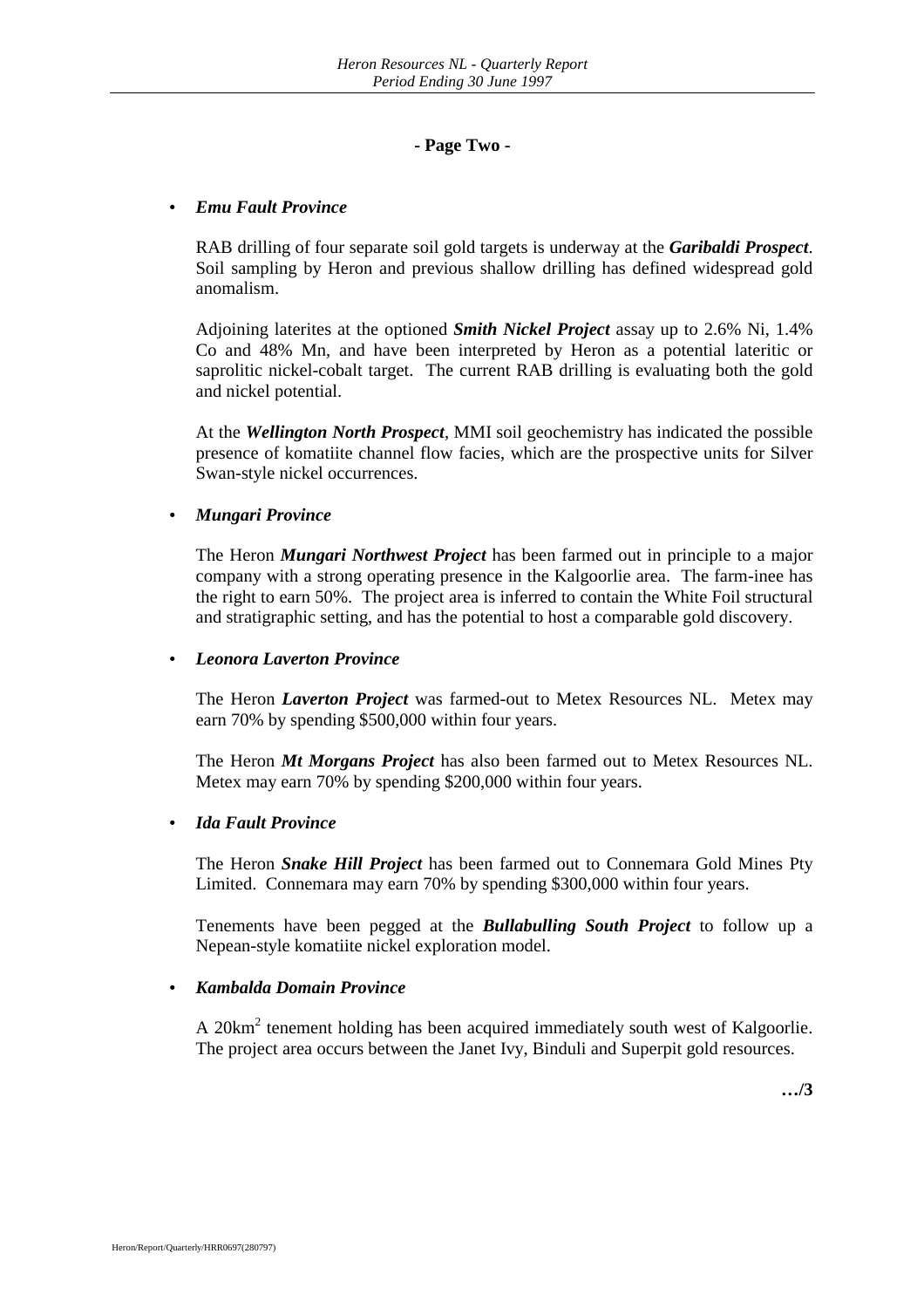**- Page Three -**

#### **2.0 EXPLORATION REVIEW**

#### **2.1** *Scotia Kanowna Province*

#### **2.1.1** *Scotia Kanowna Joint Venture Project*

Heron 100%. MPI - Outokumpu right to earn 75%. Nickel (- gold)

Exploration during the quarter comprised geological reconnaissance over the Gindalbie Prospect (E27/145) and the East Scotia Prospect (P24/3459, 3461, 3471, 3472 and 3476-3478). Based on this work and previously flown detailed magnetics, reconnaissance air-core drilling programs were prepared for both areas.

Gridding and line clearing on E27/145 was completed ahead of drilling which commenced in mid July. Gridding at East Scotia also commenced in July.

#### **2.1.2** *Silver Swan North Project*

Heron 100% Nickel - gold

A geological report by the Company's consultant has concluded that the project area is primarily prospective for gold. The Consultant's structural interpretation has downgraded the nickel prospectivity on the basis of the position of aeromagnetic targets in relation to the Moriaty Shear. The aeromagnetic targets are felt to reflect dolerite intrusives, rather than ultramafic horizons.

Accordingly, proposed RC drilling has been placed in abeyance, pending clarification of the structural setting. The current MPI E27/145 joint venture drilling may assist Heron in resolving the Silver Swan North structural interpretation.

#### **2.1.3** *Scotia Kanowna Granitoid Project*

Heron 100% Gold

The strike extension of the northeast trending mineralised corridor that hosts AMX's Golden Cities project and Centaur's Federal discovery is covered by Heron tenement E24/97.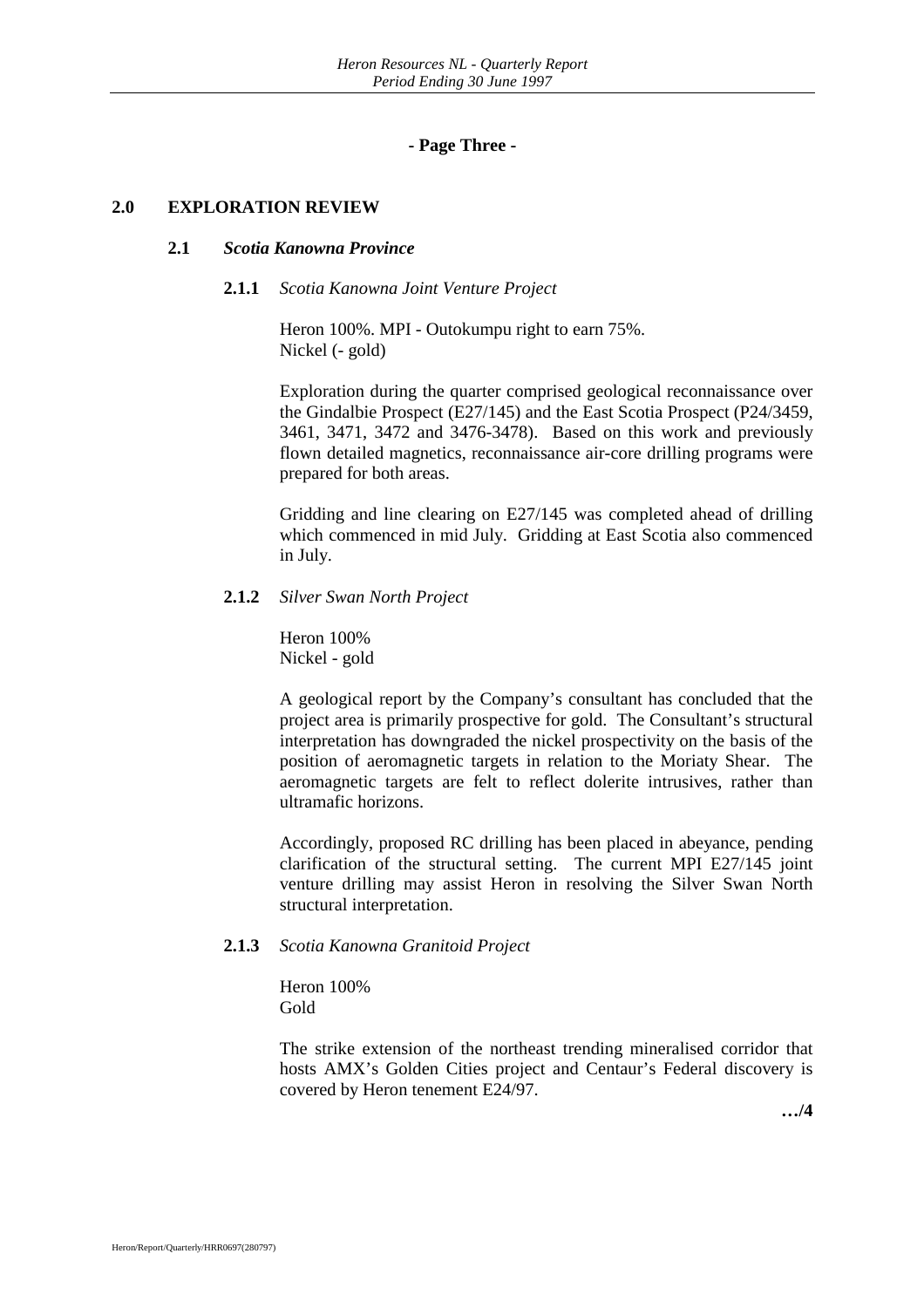## **- Page Four -**

This tenement is located approximately 5km northeast of these significant gold resources, adjacent to Centaur's E24/82.

Several expressions of joint venture interest have been received, on the basis of the project's proximity to the Centaur gold discovery.

#### **2.1.4** *Menzies East Joint Venture Project*

Heron 100%. Golden State Resources right to earn 60%. Gold - nickel

The project area located 9km south-southeast along strike from the Granny Venn gold discovery has been farmed out to Golden State Resources NL ("Golden State"). Golden State is entitled to earn a 60% interest by incurring sole exploration expenditure of \$250,000 prior to 28 June 2001.

Golden State advise that a detailed data compilation is current.

#### **2.1.5** *Kanowna East Project*

Heron 100% Gold - nickel

Interpretation of the March 1997 RC drilling program was completed.

A significant alteration zone with up to 35m at 0.51g/t Au was intersected. It has been decided to seek a farm-in partner to further develop the property.

The March 1997 drilling intersected bedrock nickel anomalies within an ultramafic geological setting comparable to that of the Silver Swan nickel mining centre. Multi-element geochemistry on ultramafic drill chips is to be done in order to further evaluate the nickel potential.

## **2.2** *Keith Kilkenny Province*

## **2.2.1** *Edjudina Project*

Heron 100% Gold

Tenement acquisition is continuing, with several new Exploration Licences acquired along strike from existing Heron targets. Heron now has a major land holding within this most prospective area.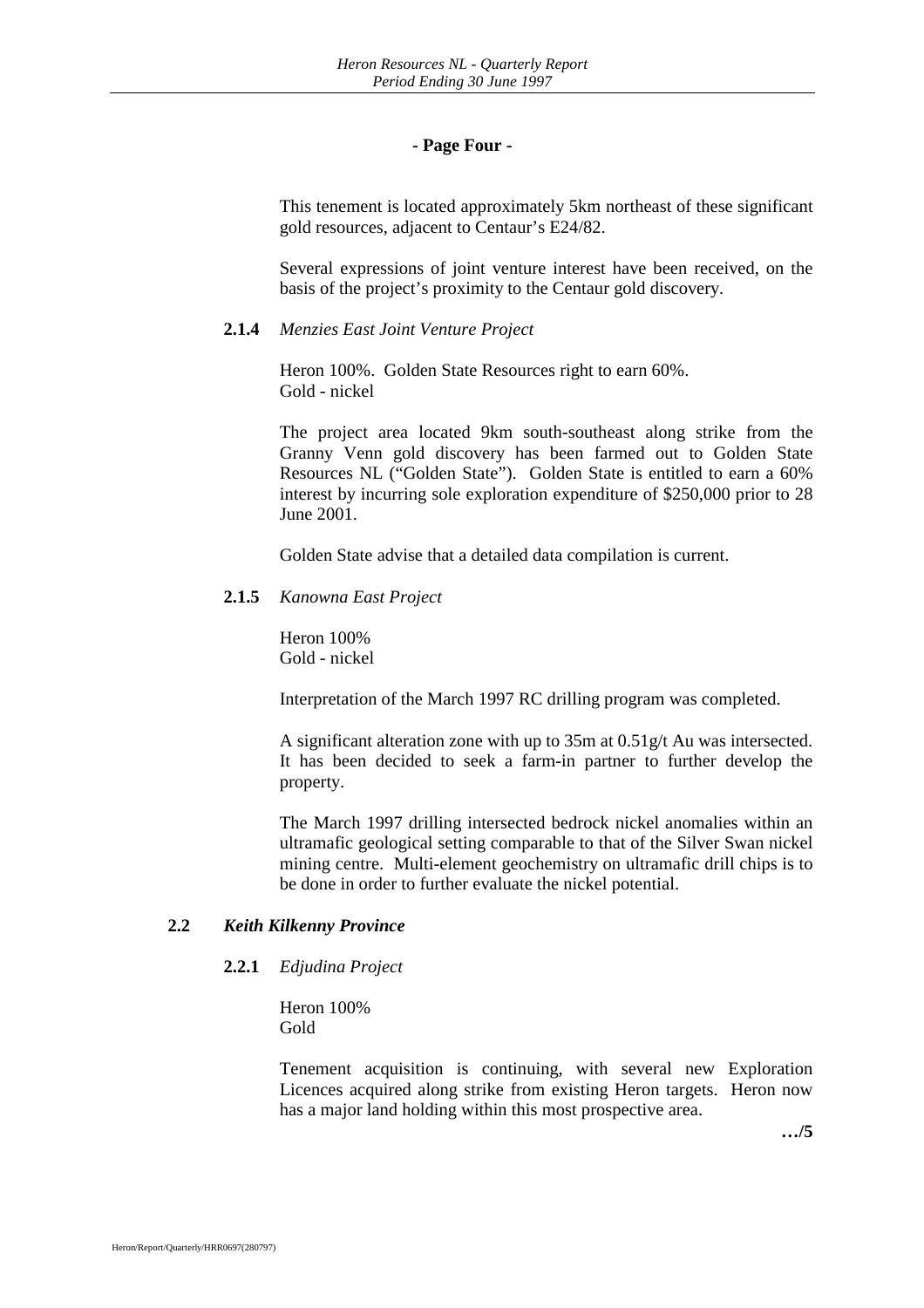## **- Page Five -**

## Yarri Prospect

Compilation of previous drilling from the Yarri Prospect has been completed. A well defined lode envelope is present with a width of 10 - 20m at a 0.5g/t Au cut-off. Sporadic high grade intercepts of up to 17.6g/t Au occur. The zone has a 400m strike length, and is open to the north where it is coincident with old workings and a soil gold anomaly.

The target has typically been tested with sporadic 1 and 2 hole sections, and is not at a stage of resource estimation.

#### Pinjin Prospect

Soil geochemical surveying was completed. Anomaly thresholds were low, indicating problems with a transported regolith.

#### Mt Catherine Prospect

Soil geochemical surveying returned anomalies of 47 - 78ppb Au against a 2ppb Au background. In-fill sampling is required, prior to drill testing.

#### **2.2.2** *Mulgabbie Project*

Heron 100% Gold - nickel

Systematic 200m x 50m soil geochemical surveying has been completed over the Brampton, Hayman and Whitsunday Prospects, following up previous Heron reconnaissance soil gold anomalies. Significant soil geochemical anomalies have been defined by the in-fill sampling, with peaks of 51ppb Au at Brampton, and 91ppb Au at Hayman. Results from Whitsunday are awaited.

In-fill sampling has confirmed a 1.5km strike length for the Brampton soil gold anomaly.

## **2.2.3** *Karonie South Project*

Heron 100% Gold - nickel

Compilation and interpretation of aeromagnetics, Landsat and geological open file data is continuing, using a GIS data analysis method. Several expressions of farm-in interest have been received. These will be reviewed once Heron's target definition work is completed.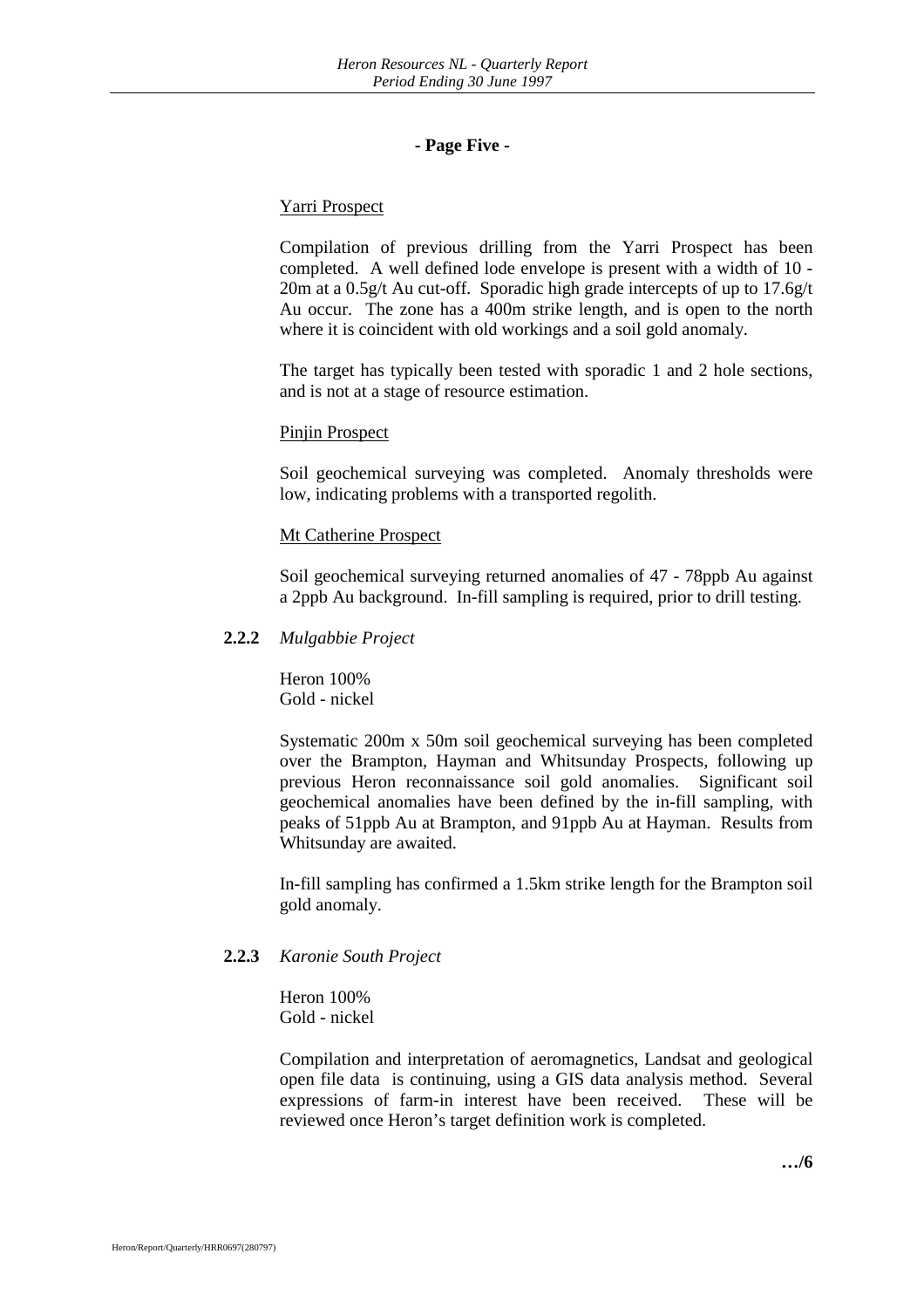## **- Page Six -**

Border Gold NL have announced a resources base of 480,000 ounces of gold at their Karonie project, which is immediately north along strike of the Heron project area. Combined with previous production, the Karonie greenstone belt is now a million ounce province.

## **2.3** *Emu Fault Province*

#### **2.3.1** *Gindalbie East Project*

Heron 100% Nickel - gold

#### Garibaldi Prospect

Four separate soil geochemical targets have been defined, with peaks of 270ppb Au, 95.8ppb Au, 134ppb Au and 377ppb Au. Anomaly strike lengths are 0.5 - 1.6km, and widths typically 200m.

RAB drilling of these targets is current. No assay results are as yet to hand.

Lithological logging indicates that an intensely carbonate-altered mafic suite with zones of strong quartz veining is associated with the soil gold anomalies. Previous shallow RAB drilling of the target areas has returned intersections of 4m at 2.4g/t Au, 3m at 2.1g/t Au, 4m at 2.7g/t Au, 1m at 4.2g/t Au and 4m at 4.4g/t Au, generally from near surface. The aim of the current Heron RAB drilling is to quantify the structural control on mineralisation prior to deep RC drill testing.

## Kalpini West Prospect

Initial reconnaissance soil geochemistry was completed across the interpreted Emu Fault position. Results are being assessed.

#### Kurnalpi South Prospect

Initial target generation work was completed. The principal exploration target is palaeochannel gold. A soil geochemical program was attempted, but was prevented by wet ground conditions proximal to Lake Yindarlgooda.

#### Wellington North Prospect

MMI soil geochemical surveying of the main komatiite succession was completed.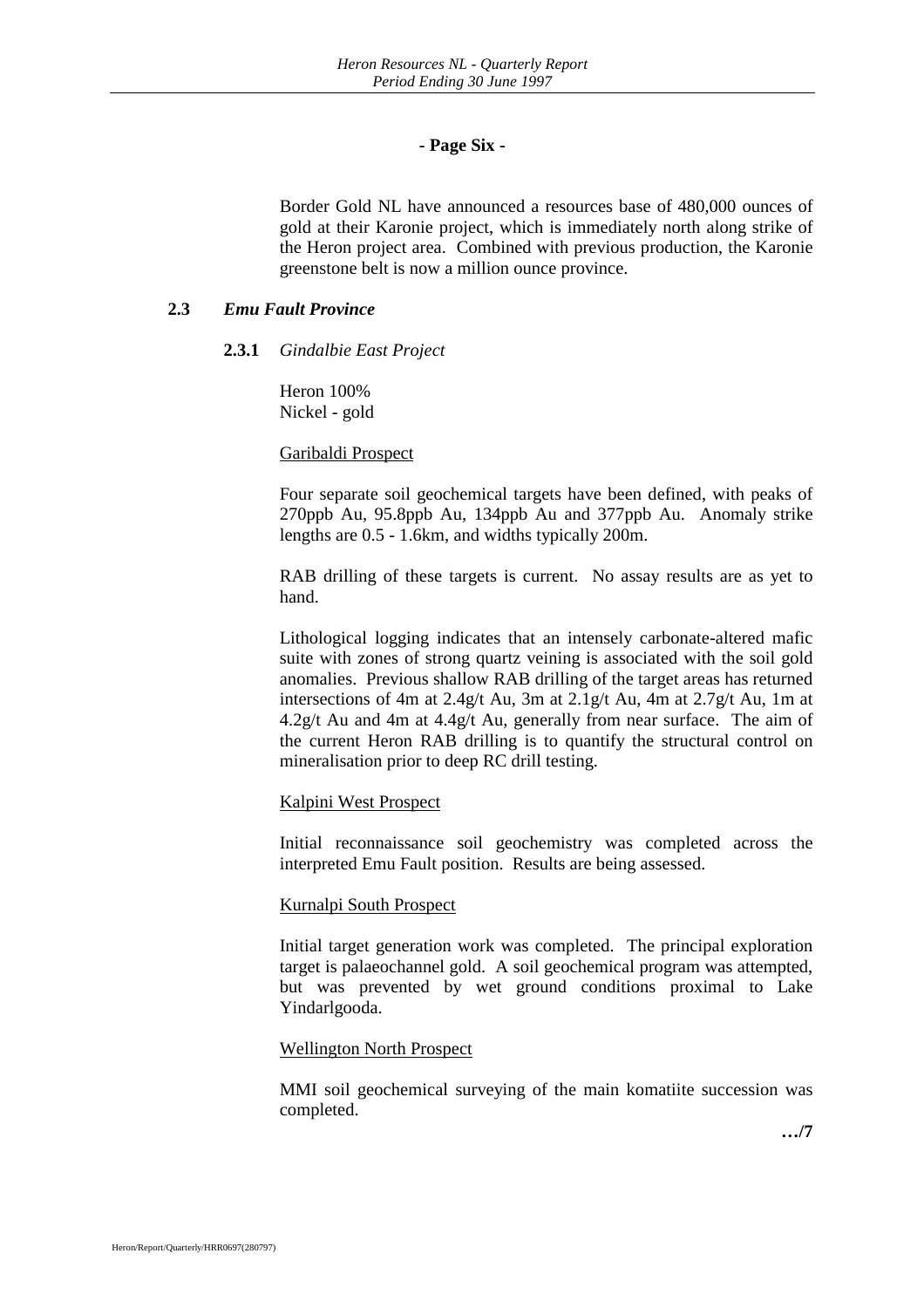#### **- Page Seven -**

Coincident MMI nickel and paladium values are consistent with those associated with channel flow facies komatiites. Peak values are 13000ppb Ni and 2.46ppb Pd.

Channel flow facies komatiites typically host Kambalda and Silver Swanstyle massive Ni - Cu sulphide deposits.

In-fill MMI sampling will be carried out prior to air core drill testing.

#### GMQ Prospect

The prospect adjoins existing Heron tenements, and was purchased from Croesus Mining NL. The tenement has an area of 126ha, and is immediately north-west along strike of the Mayday gold mining centre. The main target is a soil gold anomaly of 77ppb Au against a 4ppb Au background. In-fill soil geochemistry is planned, prior to RAB drill testing.

## **2.3.2** *Garibaldi Smith Nickel Project*

Heron option for 100% Nickel - cobalt - manganese - gold

An Option Agreement over the historical Garibaldi mining centre was executed between Heron and Richard Smith (\$4,000 option, \$150,000 exercise, royalty capped at \$300,000 on any nickel-cobalt-manganese ore mined and milled).

In the eastern project area, previous sampling returned up to 2.6% Ni, 1.4% Co and 48% Mn, occurring within lateritised ultramafic. This level of anomalism suggests significant lateritic or saprolitic nickel-cobalt potential. Heron reconnaissance rock chip sampling has confirmed an anomalous setting. Accordingly, MMI soil geochemistry was completed, in order to define drilling targets. Results are awaited.

The project area is a strategic lease for Heron, providing continuity between Heron's various Garibaldi tenements. Heron soil gold anomalies continue onto the western and northern Smith lease boundaries, and are currently being drill tested.

The main historical Garibaldi gold workings have only been assessed previously with four shallow RAB holes. Potential exists for a significant mineralised system at the site of the old workings.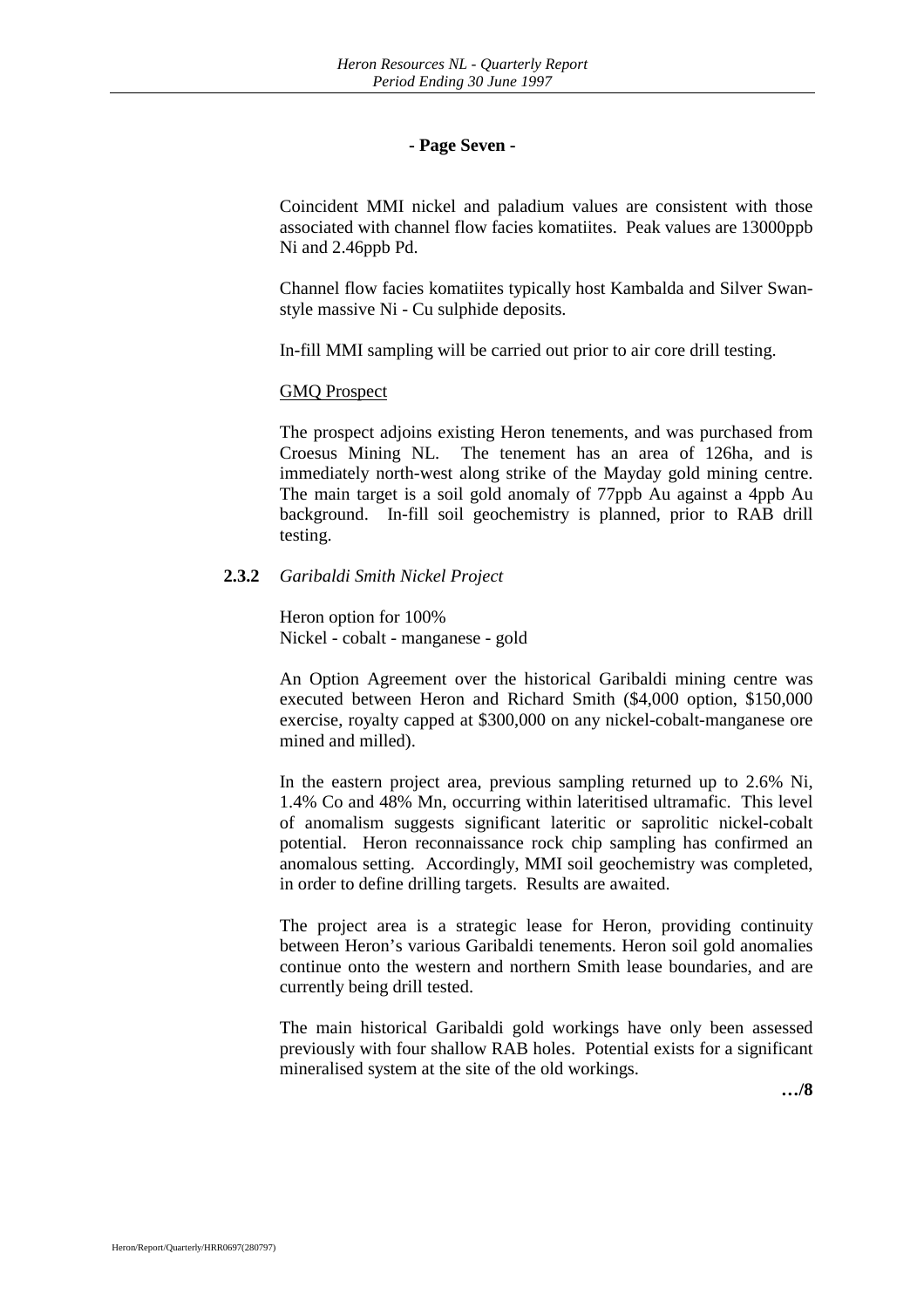## **- Page Eight -**

## **2.4** *Mungari Province*

#### **2.4.1** *Mungari Northwest Project*

Heron 100% (farm-inee right to earn 50%) Gold

A joint venture proposal has been received and accepted in principle whereby a major local gold producer has the right to earn a 50% interest in the project. Formal documentation is awaited.

The project area is north-west along strike of the Mines and Resources Australia-Mineral Commodities White Foil gold discovery. A very aggressive exploration program is envisaged, involving a \$250,000 expenditure in the first six months.

## **2.5** *Leonora Laverton Province*

#### **2.5.1** *Laverton Joint Venture Project*

Heron 100%. Metex right to earn 70%. Gold - nickel

A joint venture was executed between Heron and Metex Resources NL ("Metex") whereby Metex has the right to earn a 70% interest through spending \$500,000 within four years. \$80,000 must be spent in the first year of the joint venture.

Aeromagnetic and geological compilations have been completed, to define exploration targets.

#### **2.5.2** *Mount Morgans Joint Venture Project*

Heron 100%. Metex right to earn 70%. Gold - nickel

A joint venture was executed between Heron and Metex Resources NL whereby Metex has the right to earn 70% through spending \$200,000 within four years. \$35,000 must be spent in the first year of the joint venture.

Aeromagnetic and geological compilations are current.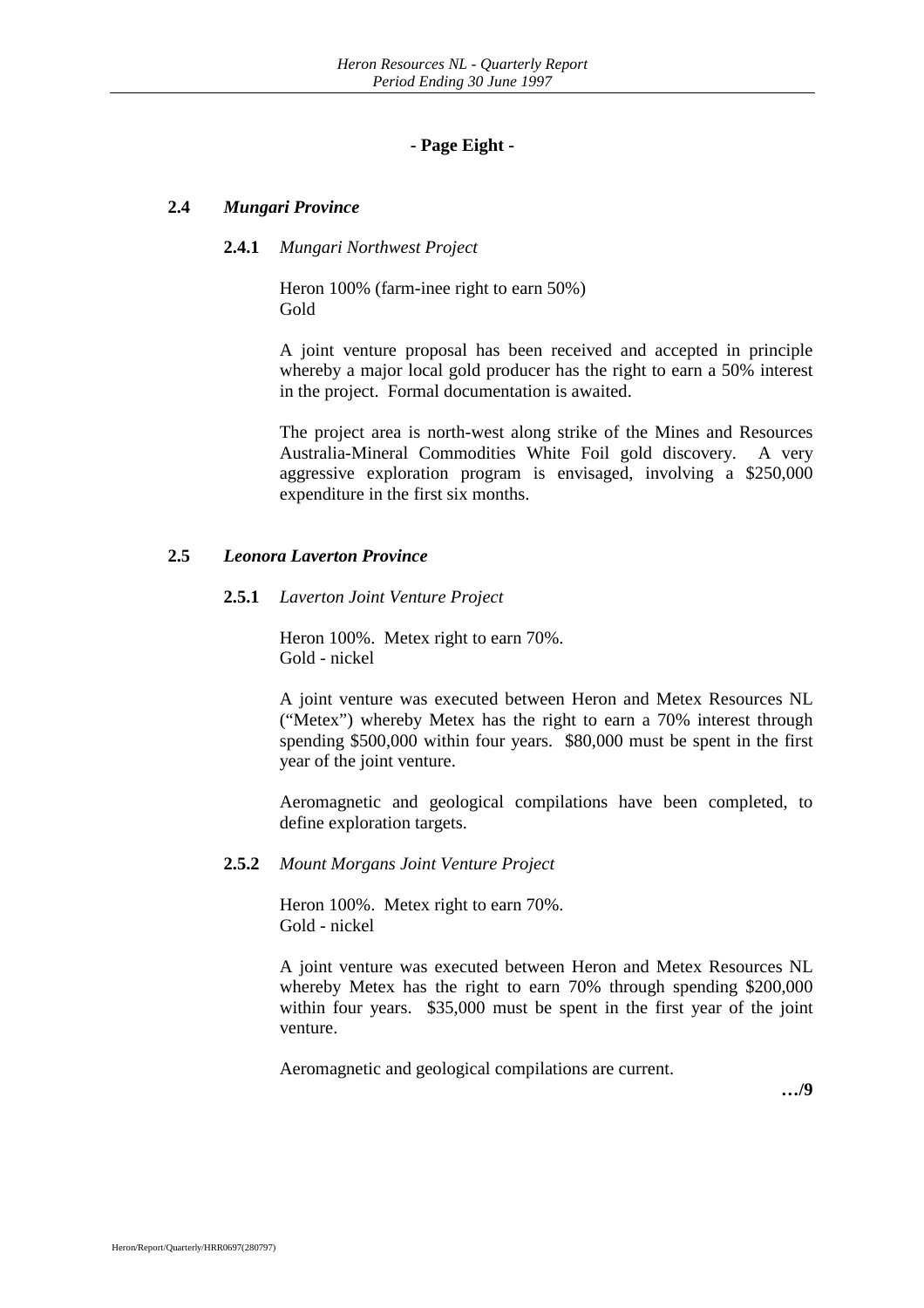#### **- Page Nine -**

**2.5.3** *Malcolm Project*

Heron 100% Gold - nickel

Acquisition of aeromagnetics was completed, and open file compilations are current. Soil geochemical surveys have commenced on targets defined by the initial open file interpretations.

#### Morapoi Prospect

Previously reported soil gold anomalies at the Morapoi Prospect were infill sampled. The targets have been downgraded.

**2.5.4** *Victory Project*

Heron 100% Gold - nickel

Additional Exploration Licences have been pegged, on structural and geochemical targets south along strike from the Mt McClure gold mining centre.

## **2.5.5** *Celia Project*

Exploration Licence applications have been lodged in the Mt Celia-Safari Bore area, south of the Red October gold discovery. Due to the very high prospectivity of the area, multiple competing applications were lodged, necessitating ballots.

## **2.6** *Menzies Leonora Province*

#### **2.6.1** *Menzies Leonora Project*

Heron 100% Nickel - gold - diamonds

Exploration Licence applications at Union Jack Well and Lawrence Find are awaiting grant.

The region is currently subject to very active diamond exploration, with various kimberlite intrusives undergoing evaluation.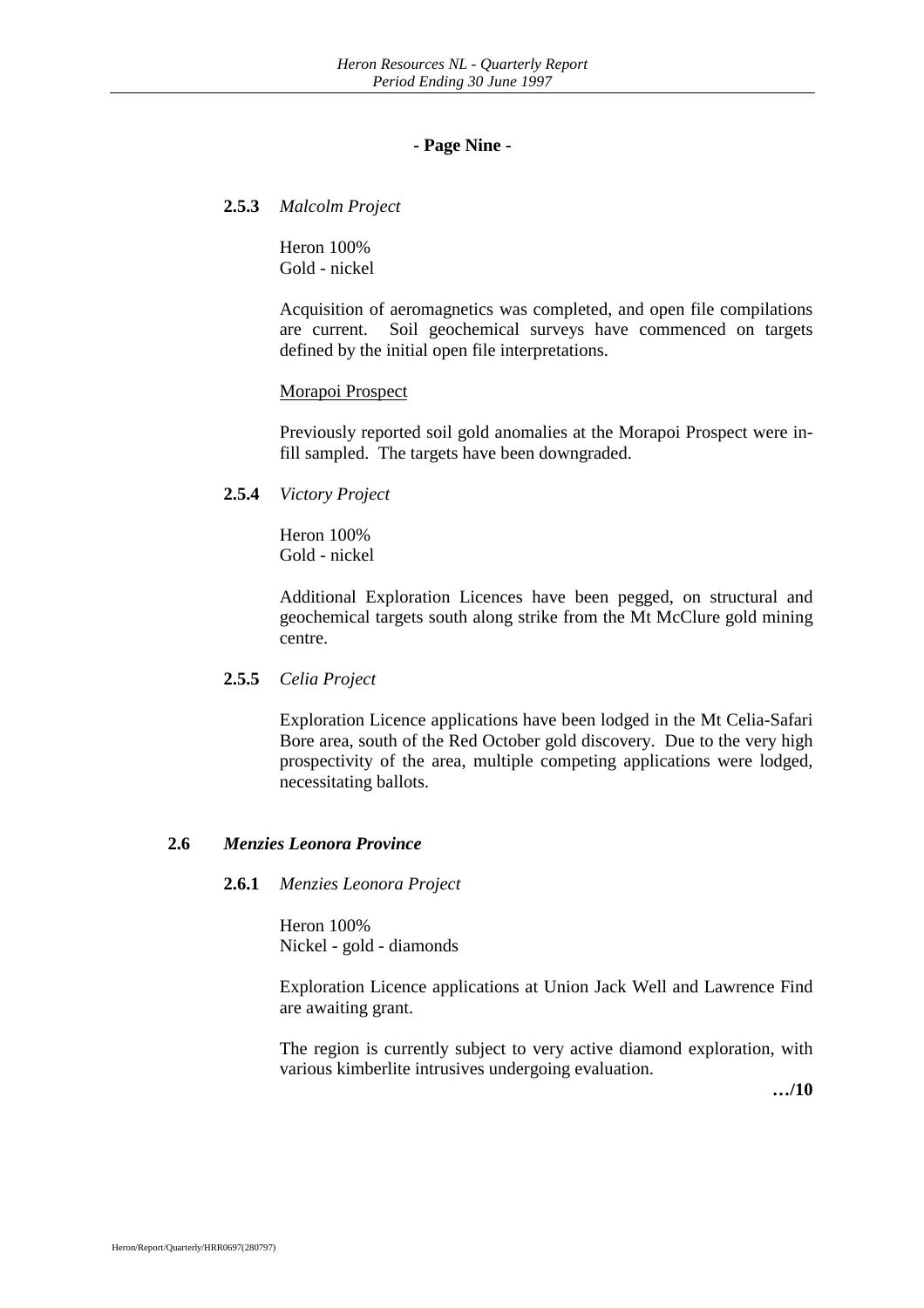## **- Page Ten -**

#### **2.7** *Ida Fault Province*

#### **2.7.1** *Snake Hill Joint Venture Project*

Heron 100%. Connemara right to earn 70%. Gold - nickel

A Letter of Agreement was signed with Connemara Gold Mines Pty Limited, a 100% owned subsidiary of Barminco Pty Limited ("Connemara"), whereby Connemara may earn a 70% equity in the Snake Hill Project through expenditure of \$300,000 within four years. The Snake Hill tenements are currently held by Killoran NL, but are subject to transfer to Heron.

The tenements are located on the Ida Fault 60km north of the Davyhurst gold mining centre. There is both gold and nickel potential, with the Elsie May gold mine to the immediate north, and Riverina gold mine to the immediate south. The project area is immediately south along strike of the recently announced Mt Kersey Mining NL Four Corners and Cullens lateritic and sulphide nickel prospects.

Aeromagnetics have been acquired, as a means of generating target areas.

#### **2.7.2** *Bullabulling South Project*

Heron 100% Nickel - gold

Applications were lodged over a greenstone succession 5km south of Bullabulling. The area consists of pervasive soil cover, and has previously been inferred to be granite subcrop. Aeromagnetic interpretations however indicate the presence of ultramafics, with probable thrust repetitions.

The proximity to a major crustal structure (Ida Fault), inferred ultramafic and known nickel occurrences in the area (Nepean and Miriam) suggests good nickel prospectivity.

#### **2.8** *Dundas Province*

#### **2.8.1** *Dundas Lake Project*

Heron 100% Gold

Open file compilations are current, aimed at identifying palaeochannel gold settings.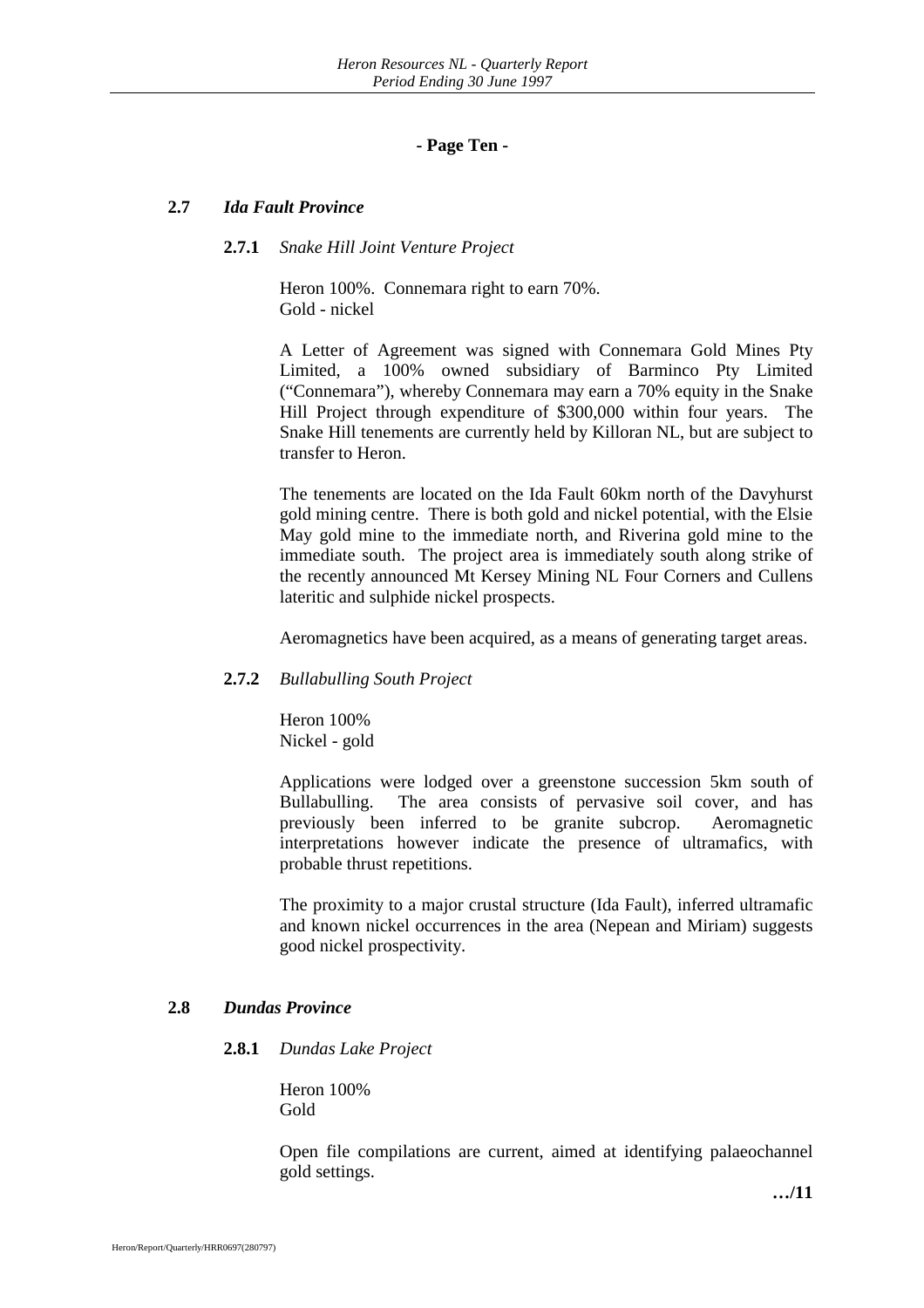#### **- Page Eleven -**

#### **2.9** *Kambalda Domain Province*

#### **2.9.1** *Binduli East Project*

Heron 100% Gold - nickel

A 20km<sup>2</sup> contiguous tenement holding straddling the Abattoir Shear immediately west of Kalgoorlie has been purchased.

The project area is south along strike from the Janet Ivy gold resource, with the Binduli mining centre at the western project boundary, and KCGM Superpit to the east.

#### **2.10** *Southern Cross Province*

#### **2.10.1** *Bungalbin Project*

Heron 100% Iron ore - gold

Heron was successful in winning a ballot over the project area.

The area is east along strike of the Marda gold mining centre, within an area of pervasive laterite cover. The application area includes an iron ore resource.

## **2.11** *Gawler Craton Province*

#### **2.11.1** *G2 Joint Venture Project*

Heron 100%. Crest right to earn 70%. Gold - copper - uranium - diamonds

Joint venture operator Crest advises that a high resolution low level aeromagnetic survey has commenced.

## **I J BUCHHORN MANAGING DIRECTOR**

*The information is based on, and accurately reflects, information compiled by Ian James Buchhorn, who is a Member of the Australasian Institute of Mining and Metallurgy.*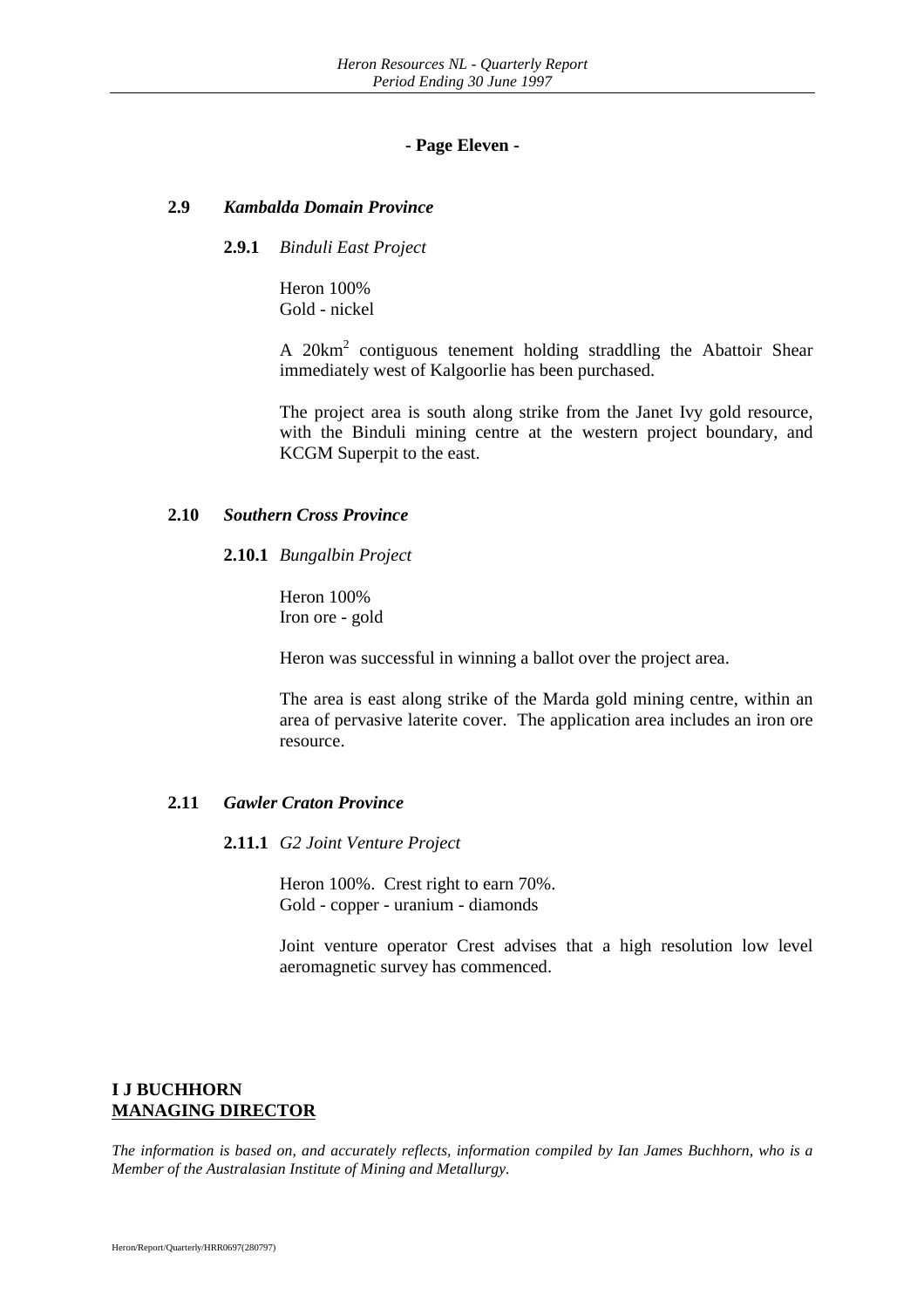# Appendix 5B

## Mining exploration entity quarterly report

| Name of entity |  |  |
|----------------|--|--|
|                |  |  |

Heron Resources NL

ACN or ARBN Quarter

ended ("current quarter")

068 263 098

|  | 30 June 1997 |
|--|--------------|

#### **Consolidated statement of cash flows**

| Cash flows related to operating activities                   | <b>Current Otr</b><br>\$A'000 | Year to Date<br>$(12$ months) |
|--------------------------------------------------------------|-------------------------------|-------------------------------|
|                                                              |                               | \$A'000                       |
| Receipts from product sales and related debtors<br>1.1       |                               |                               |
| 1.2<br>Payments for: (a)<br>exploration and evaluation       | (298)                         | (874)                         |
| development<br>(b)                                           |                               |                               |
| production<br>(c)                                            |                               |                               |
| administration<br>(d)                                        | (55)                          | (317)                         |
| 1.3<br>Dividends received                                    |                               |                               |
| Interest and other items of a similar nature received<br>1.4 | 150                           | 374                           |
| Interest and other costs of finance paid<br>1.5              |                               |                               |
| Income taxes paid<br>1.6                                     |                               |                               |
| Other (provide details if material)<br>1.7                   |                               |                               |
|                                                              |                               |                               |
|                                                              |                               |                               |
| <b>Net Operating Cash Flows</b>                              | (203)                         | (817)                         |
| Cash flows related to investing activities                   |                               |                               |
|                                                              |                               |                               |
| Payment for purchases of:<br>1.8<br>(a)<br>prospects         | (105)                         | (545)                         |
| equity investments<br>(b)                                    |                               |                               |
| other fixed assets<br>(c)                                    | (66)                          | (136)                         |
| Proceeds from sale of:<br>1.9<br>prospects<br>(a)            |                               |                               |
| equity investments<br>(b)                                    |                               |                               |
| other fixed assets<br>(c)                                    |                               |                               |
| 1.10 Loans to other entities                                 |                               |                               |
| 1.11 Loans repaid by other entities                          |                               |                               |
| 1.12 Other (provide details if material)                     |                               |                               |
| <b>Net Investing Cash Flows</b>                              | (171)                         | (681)                         |
| 1.13 Total operating and investing cash flows (carried       | (374)                         | (1, 498)                      |
| forward)                                                     |                               |                               |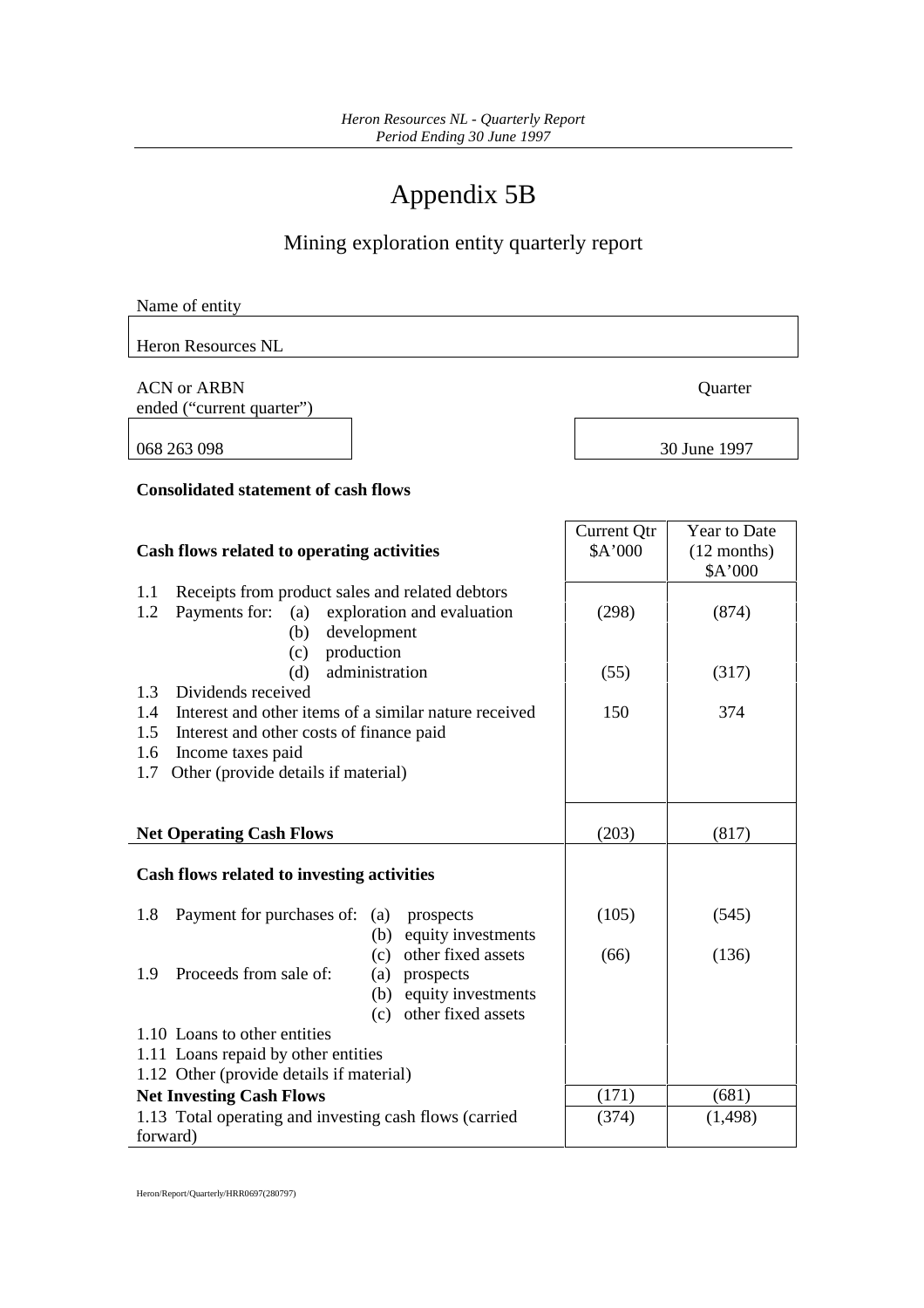| 1.13 Total operating and investing cash flows (brought                                 | (374) | (1,498) |
|----------------------------------------------------------------------------------------|-------|---------|
| forward)                                                                               |       |         |
| Cash flows related to financing activities                                             |       |         |
| 1.14 Proceeds from the issue of shares, options, etc.                                  |       | 8,000   |
| 1.15 Proceeds from the sale of forfeited shares                                        |       |         |
| 1.16 Proceeds from borrowings                                                          | 58    | 58      |
| 1.17 Repayment of borrowings                                                           | (176) | (350)   |
| 1.18 Dividends paid                                                                    |       |         |
| 1.19 Other (provide details if material)                                               |       |         |
| - Share Issue Expenses                                                                 | (7)   | (639)   |
|                                                                                        |       |         |
| Net financing cash flows                                                               | (125) | 7,069   |
| Net increase (decrease) in cash held                                                   | (499) | 5,571   |
| 1.20 Cash at beginning of quarter/year to date<br>1.21 Exchange rate adjustments to 19 | 6,071 | 1       |
| 1.22 Cash at end of quarter                                                            | 5,572 | 5,572   |

#### *Heron Resources NL - Quarterly Report Period Ending 30 June 1997*

## **Payments to directors of the entity and associates of the directors Payments to related entities of the entity and associates of the related entities**

|                                                                         | Current Qtr<br>\$A'000 |
|-------------------------------------------------------------------------|------------------------|
| 1.23 Aggregate amount of payments to the parties included in item<br>12 | 26                     |
| 1.24 Aggregate amount of loans to the parties included in item 1.10     |                        |

<sup>1.25</sup> Explanation necessary for an understanding of the transactions Directors fees, salaries and superannuation (26).

## **Non-cash financing and investing activities**

2.1 Details of financing and investing transactions which have had a material effect on consolidated assets and liabilities but did not involve cash flows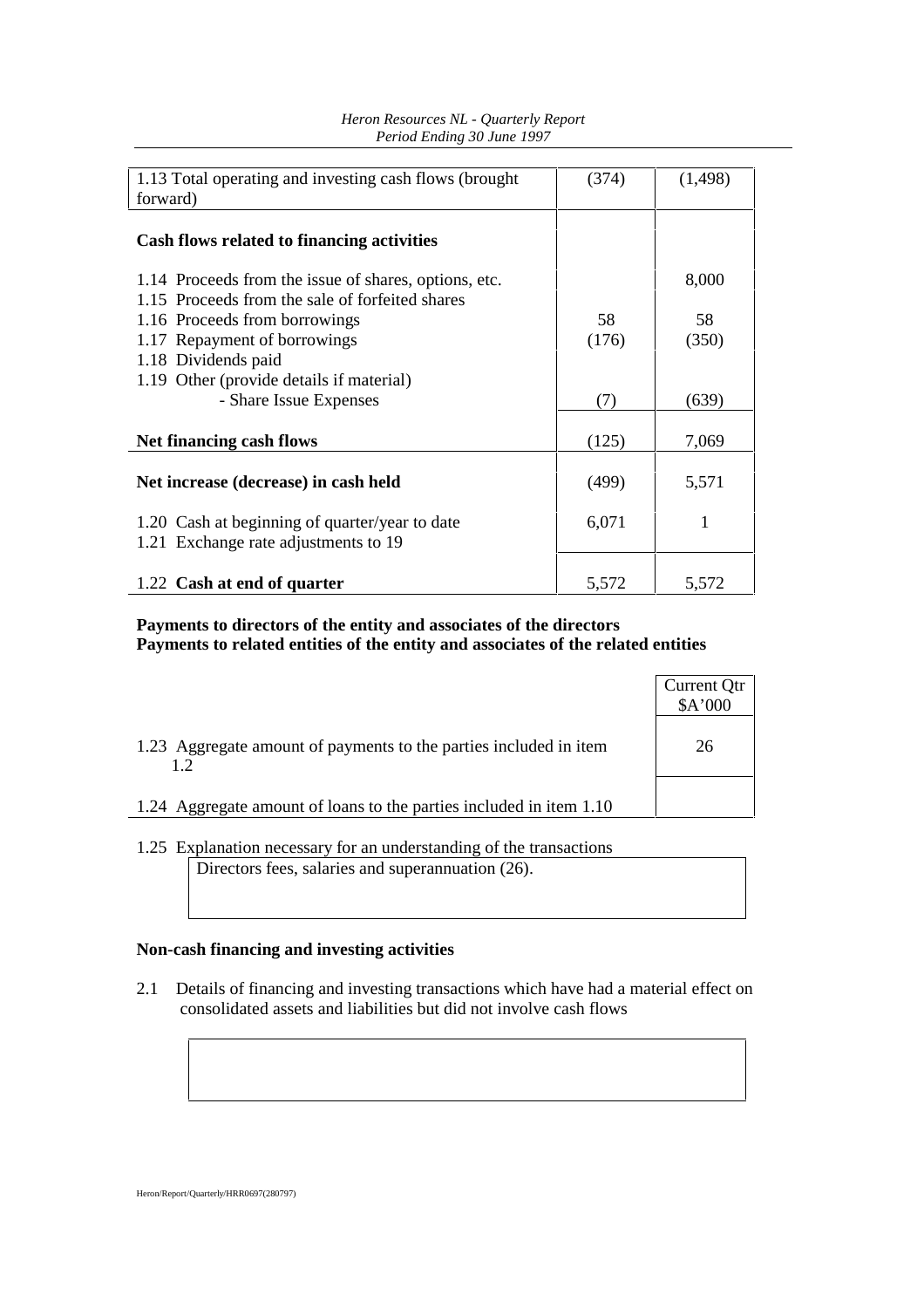2.2 Details of outlays made by other entities to establish or increase their share in projects in which the reporting entity has an interest

See attached schedule

#### **Financing facilities available**

*Add notes as necessary for an understanding of the position*

|                                 | Amount<br>available<br>\$A'000 | Amount used<br>\$A'000 |
|---------------------------------|--------------------------------|------------------------|
| 3.1 Loan facilities             |                                |                        |
| 3.2 Credit standby arrangements |                                |                        |

#### **Estimated cash outflows for next quarter**

|                                | \$A'000 |
|--------------------------------|---------|
| 4.1 Exploration and evaluation | 500     |
| 4.2 Development                |         |
| <b>Total</b>                   | 500     |

## **Reconciliation of cash**

| Reconciliation of cash at the end of the quarter<br>(as shown in the consolidated statement of cash)<br>flows) to related items in the accounts as<br>follows. | <b>Current Quarter</b><br>A'000 | Previous Quarter<br>\$A'000 |  |
|----------------------------------------------------------------------------------------------------------------------------------------------------------------|---------------------------------|-----------------------------|--|
| 5.1 Cash on hand and at bank                                                                                                                                   |                                 |                             |  |
| 5.2 Deposits at call                                                                                                                                           | 417                             | 207                         |  |
| 5.3 Bank Overdraft                                                                                                                                             | (321)                           | (27)                        |  |
| 5.4 Other (provide details)<br><b>Bank Bills</b>                                                                                                               | 5,476                           | 5,891                       |  |
| <b>Total: cash at end of quarter (Item 1.22)</b>                                                                                                               | 5,572                           | 6,071                       |  |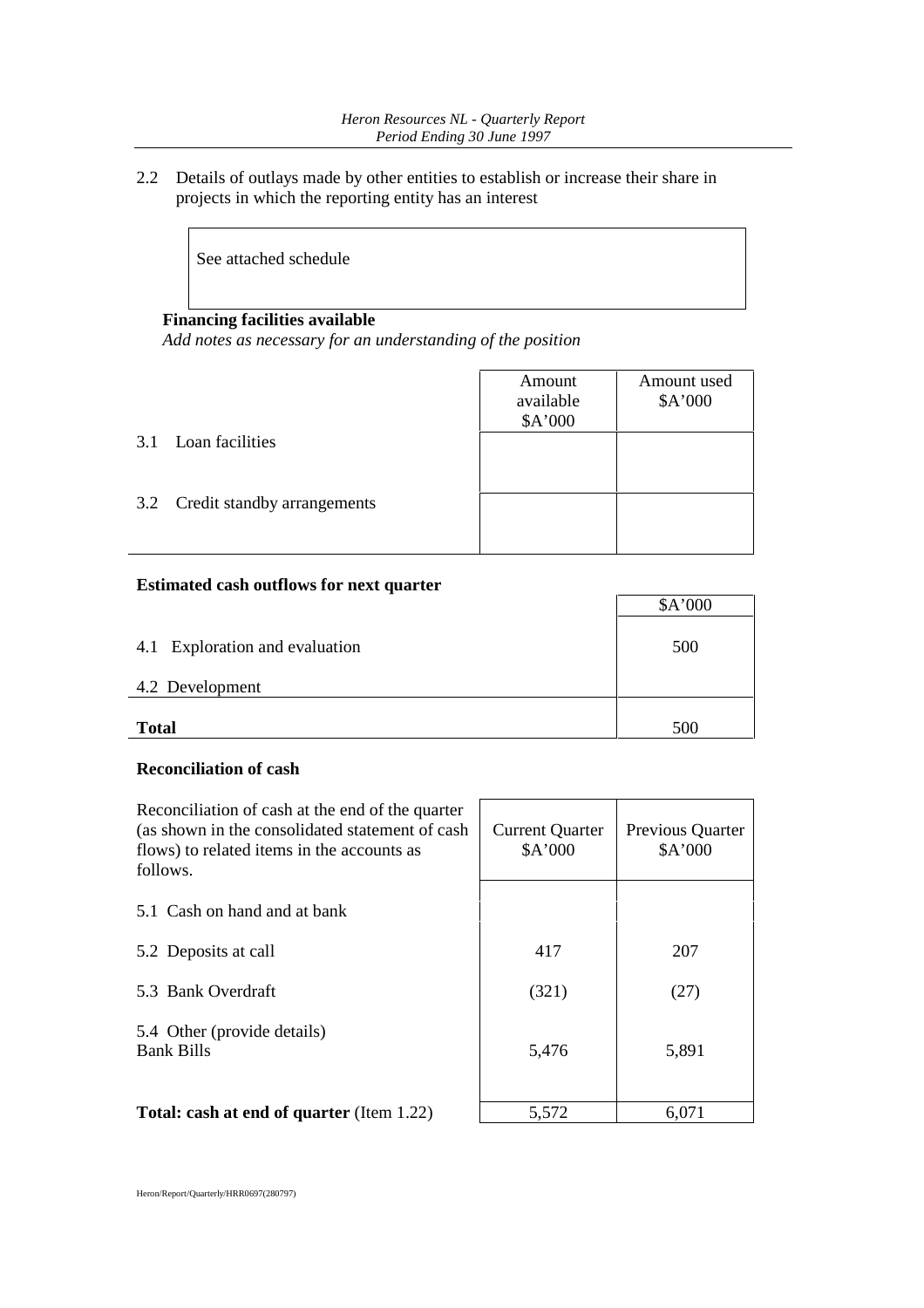## **Changes in interests in mining tenements**

|                                                                            | Tenement<br>reference | Nature of interest<br>(note (2)) | Interest at<br>beginning<br>of<br>quarter | Interest at<br>End of<br>quarter |
|----------------------------------------------------------------------------|-----------------------|----------------------------------|-------------------------------------------|----------------------------------|
| 6.1 Interests in<br>mining tenements<br>relinquished,<br>reduced or lapsed |                       | None                             |                                           |                                  |
| 6.2 Interests in<br>mining tenements<br>acquired or<br>increased           |                       | See attached schedule            |                                           |                                  |

## **Issued and quoted securities at end of current quarter**

*Description includes rate of interest and any redemption or conversion rights together with prices and dates.*

......................................................................................................................................…….

|                                                     | Number<br><b>Issued</b> | Number quoted | Par value<br>(cents) | Paid-up<br>value<br>(cents) |
|-----------------------------------------------------|-------------------------|---------------|----------------------|-----------------------------|
| 7.1 Preference securities<br>(description)          |                         |               |                      |                             |
| 7.2 Issued during quarter                           |                         |               |                      |                             |
| 7.3 Ordinary securities                             | 54,000,000              | 32,800,003    | 25                   | 25                          |
| 7.4 Issued during quarter                           |                         |               |                      |                             |
| 7.5 Convertible debt<br>securities<br>(description) |                         |               |                      |                             |
| 7.6 Issued during quarter                           |                         |               |                      |                             |

Heron/Report/Quarterly/HRR0697(280797)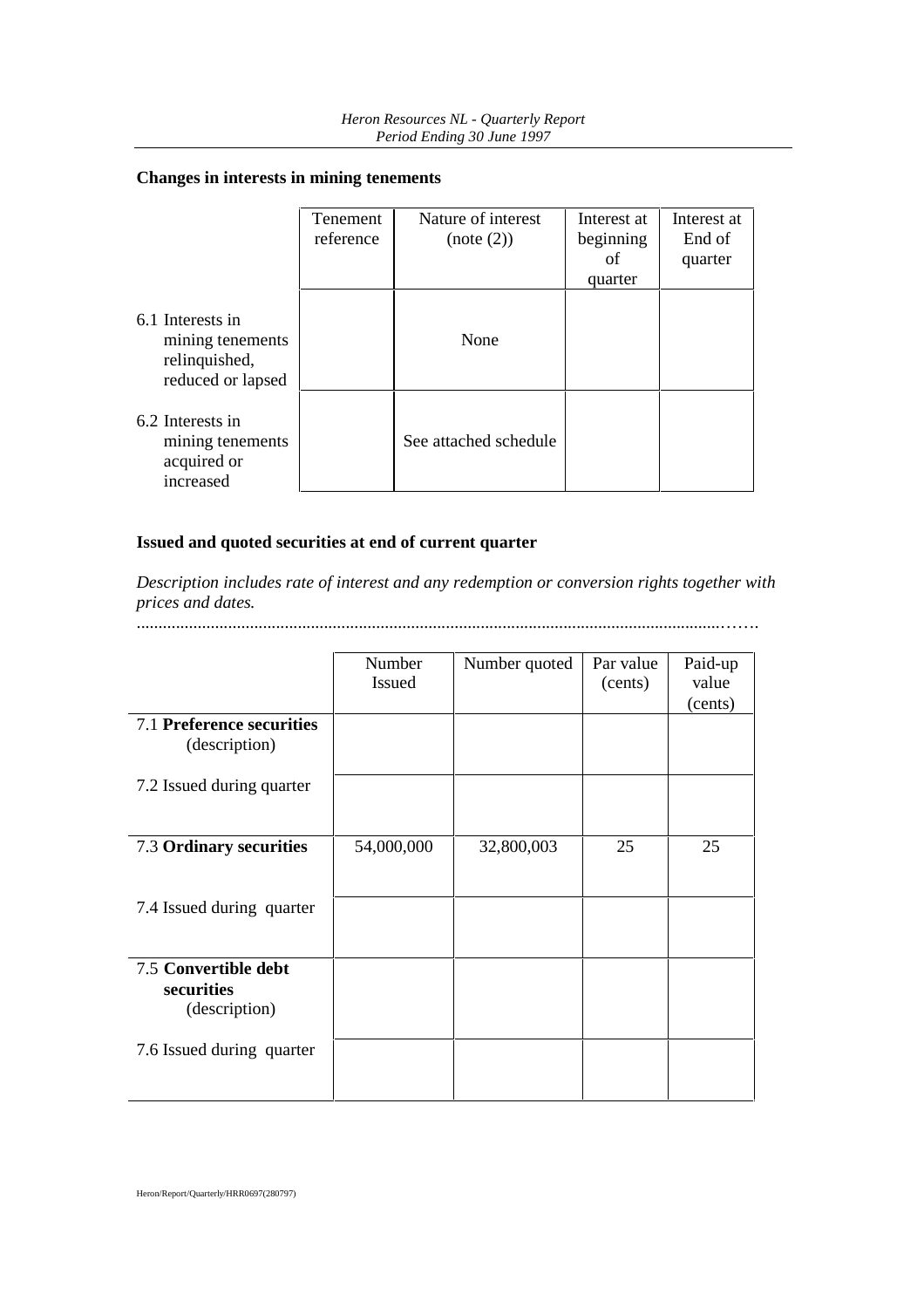| Heron Resources NL - Quarterly Report |
|---------------------------------------|
| Period Ending 30 June 1997            |

| 7.7 Options<br>(description)          | 10,000,000 | <b>Nil</b> | Exercise<br>Price<br>25 | Expiry<br>Date<br>30/06/20<br>00 |
|---------------------------------------|------------|------------|-------------------------|----------------------------------|
| 7.8 Issued during quarter             |            |            |                         |                                  |
| 7.9 Exercised during quarter          |            |            |                         |                                  |
| 7.10 Expired during quarter           |            |            |                         |                                  |
| 7.11 Debentures<br>(totals only)      |            |            |                         |                                  |
| 7.12 Unsecured notes<br>(totals only) |            |            |                         |                                  |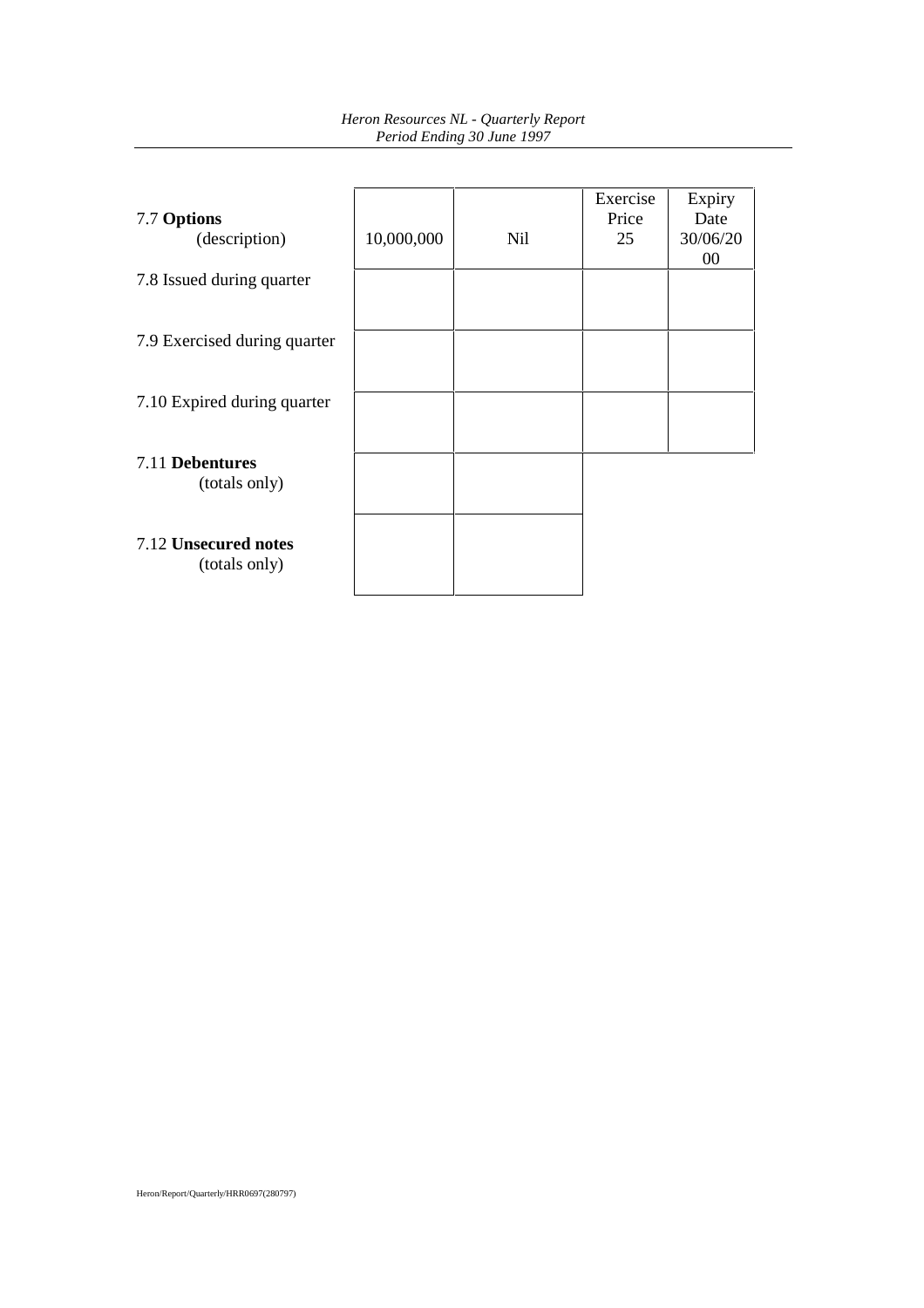#### **Compliance statement**

- 1 This statement has been prepared under accounting policies which comply with accounting standards as defined in the Corporations Law or other standards acceptable to ASX (see note 4).
- 2 This statement does give a true and fair view of the matters disclosed.

Company Secretary

Sign here: \_\_\_\_\_\_\_\_\_\_\_\_\_\_\_\_\_\_\_\_\_\_\_\_\_\_\_\_\_ Date: \_\_\_\_\_\_\_\_\_\_\_\_

Print name:

**Notes**

- 1 The quarterly report is to provide a basis for informing the market how the activities of the entity for the past quarter have been financed and the effect on its cash position. Any entity wanting to disclose additional information is encouraged to do so, in a note or notes attached to this report.
- 2 The "Nature of Interest" (items 6.1 and 6.2) includes options in respect of interests in mining tenements acquired, exercised or lapsed during the reporting period. If the entity is involved in a joint venture agreement and there are conditions precedent which will change its percentage interest in a mining tenement, it should disclose the change of percentage interest and conditions precedent in the list required for items 6.1 and 6.2.
- 3 The definitions in, and provisions of, AASB 1022: Accounting for Extractive Industries and AASB 1026: Statement of Cash Flows apply to this report.
- 4 **Accounting Standards** ASX will accept, for example, the use of International Accounting Standards for foreign entities. If standards used do not address a topic, the Australian standard on that topic (if any) must be complied with.

\*\*\*\*\*\*\*\*\*\*\*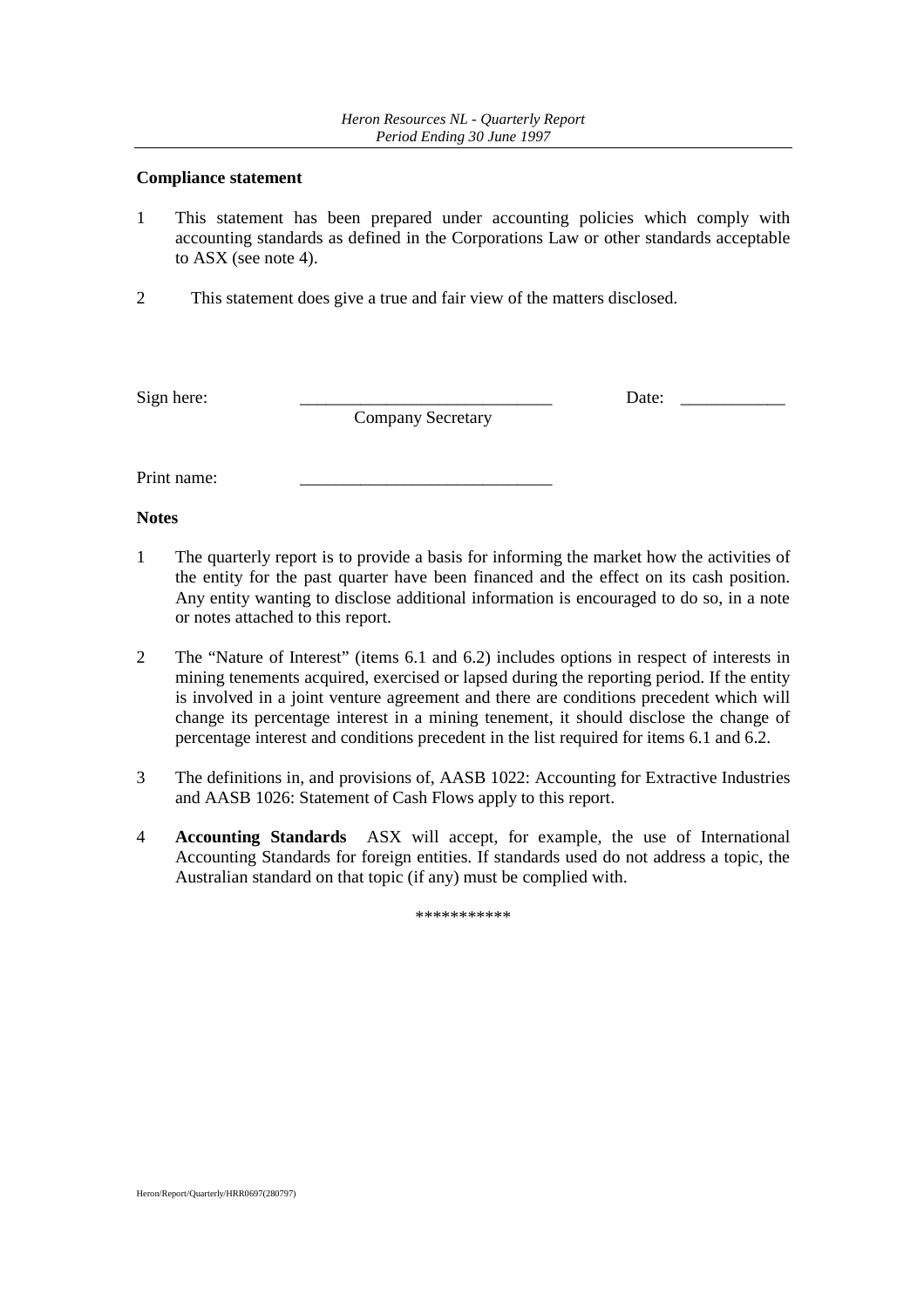## **2.2 Details of outlays made by other entities to establish or increase their share in projects in which the reporting entity has an interest.**

- **1.** MPI-Outokumpu has the right to earn a 75% equity interest in the Scotia Kanowna Joint Venture Project tenements through sole funding the initial \$1,500,000 of exploration.
- **2.** Crest Resources Australia NL has the right to earn a 70% equity interest in the G2 Joint Venture Project tenements through sole funding the initial \$4,000,000 of exploration.
- **3.** Golden State Resources NL has the right to earn a 60% equity interest in the Menzies East Joint Venture Project tenements through sole funding the initial \$250,000 of exploration.
- **4.** Metex Resources NL has the right to earn a 70% equity interest in the Laverton Joint Venture Project tenements through sole funding the initial \$500,000 of exploration.
- **5.** Metex Resources NL has the right to earn a 70% equity interest in the Mt Morgans Joint Venture Project tenements through sole funding the initial \$200,000 of exploration.
- **6.** Connemara Gold Mines Pty Limited has the right to earn a 70% equity interest in the Snake Hill Joint Venture Project tenements through sole funding the initial \$300,000 of exploration.